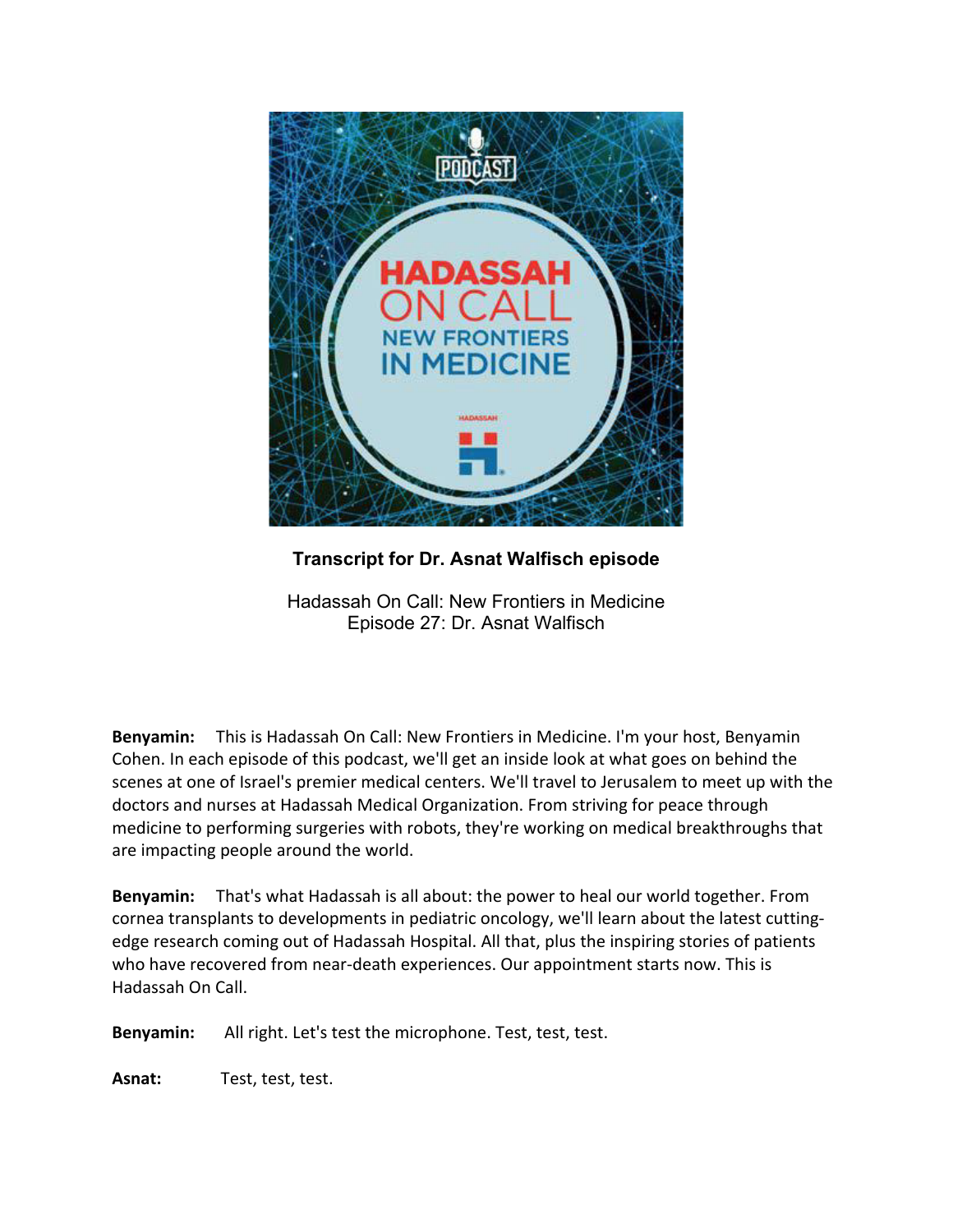**Benyamin:** That sounds good. Okay, so it sounds like the microphones are working.

**Asnat:** Okay.

**Benyamin:** Hello and welcome to today's episode. We are on the campus of Hadassah Hospital in Mount Scopus in Jerusalem, and we are joined today by doctor Asnat Walfisch. Thank you so much for joining us.

**Asnat:** It's my pleasure. Hi.

Benyamin: Hi. So, you are the head of the OB-GYN department here at Hadassah Hospital in Mount Scopus?

**Asnat:** That's correct, since January of 2019.

**Benyamin:** Oh, wow. What were you doing before that?

**Asnat:** So, I came from Soroka [Medical Center]. That's in Beersheba in the south. I was the head of the high-risk pregnancy unit there, and my fellowship was actually completed in Toronto. So, I've been overseas as well.

|                 | <b>Benyamin:</b> So, let's go back to the beginning.                                                                       |
|-----------------|----------------------------------------------------------------------------------------------------------------------------|
| Asnat:          | Okay.                                                                                                                      |
|                 | <b>Benyamin:</b> I think I can tell by your accent that you're a native Israeli?                                           |
| Asnat:          | Yes.                                                                                                                       |
|                 | <b>Benyamin:</b> Where were you born?                                                                                      |
| Asnat:          | I was born, actually, in Jerusalem.                                                                                        |
| Benyamin: Okay. |                                                                                                                            |
| Asnat:          | But when I was a few months old, my parents moved to Beersheba. My father<br>was an idealist. He wanted to make the desert |
| Benyamin:       | Bloom.                                                                                                                     |

**Asnat:** ... bloom.

**Benyamin:** Yeah.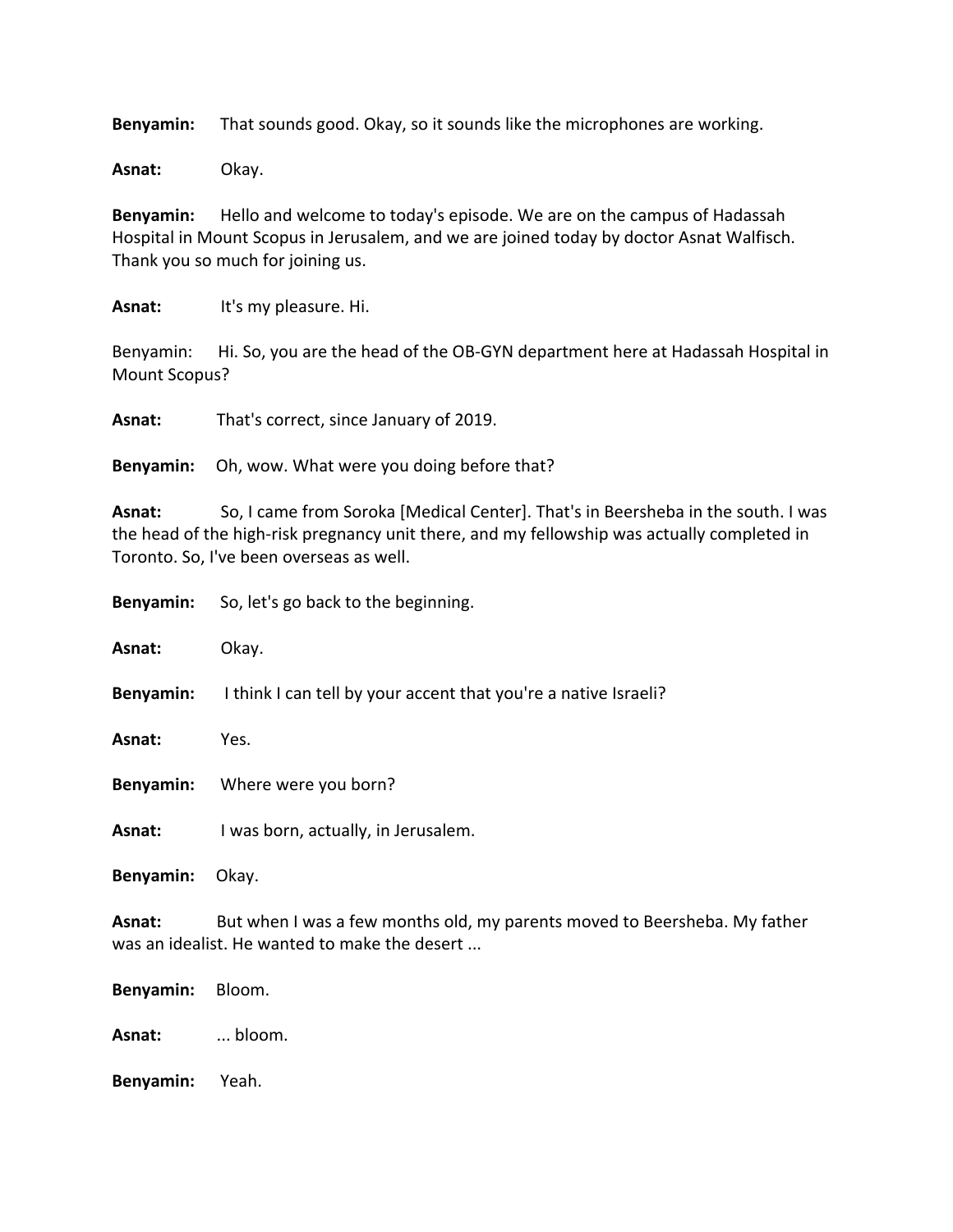**Asnat:** So, he's a doctor as well. He's a colorectal surgeon, and I grew up in Beersheba. I remember, during my childhood, how he used to take us to his visits in the department and to the operating theater. As kids, me and my brother always ran all over the hospital. So, we grew up in a medical environment.

**Benyamin:** Did your brother become a doctor, too?

**Asnat:** Yes, actually, I'm surrounded by doctors. My brother is a family physician. My father is a surgeon. My husband is a cardiac surgeon, and there's many more in the distant family.

**Benyamin:** Oh, wow. So, at a family reunion, that's a good place to get sick at your house, because there's lots of doctors around.

**Asnat:** Actually, the ones that are not doctors are always complaining that they don't understand the conversation. So, we try to avoid medical issues when everybody's there.

**Benyamin:** So, you decided at an early age you wanted to be a doctor?

**Asnat:** I don't know if I consciously decided it, but there's nothing else I knew. I mean, I thought work was being a doctor.

**Benyamin:** Yeah.

**Asnat:** I didn't know anything. I didn't know it's possible to do something else. But as I grew up, I realized that it's not really a job. It's a way of life. I really felt it at home, that the work was always present, and the devotion to the job, to the career, to the patients was the main thing.

**Benyamin:** Right.

**Asnat:** I mean, my father used to go every Shabbat. I come from a religious family. So, every Shabbat he used to walk with us to the hospital to visit his patients, and the phone calls. I remember him coming home from work with a little bit of blood on his clothes sometimes. So, it was always a part of our lives.

**Benyamin:** Wow.

**Asnat:** Yeah.

**Benyamin:** I grew up the son of a rabbi. So, it's the same thing. You grew up with that kind of environment, where it just becomes second nature.

**Asnat:** Exactly.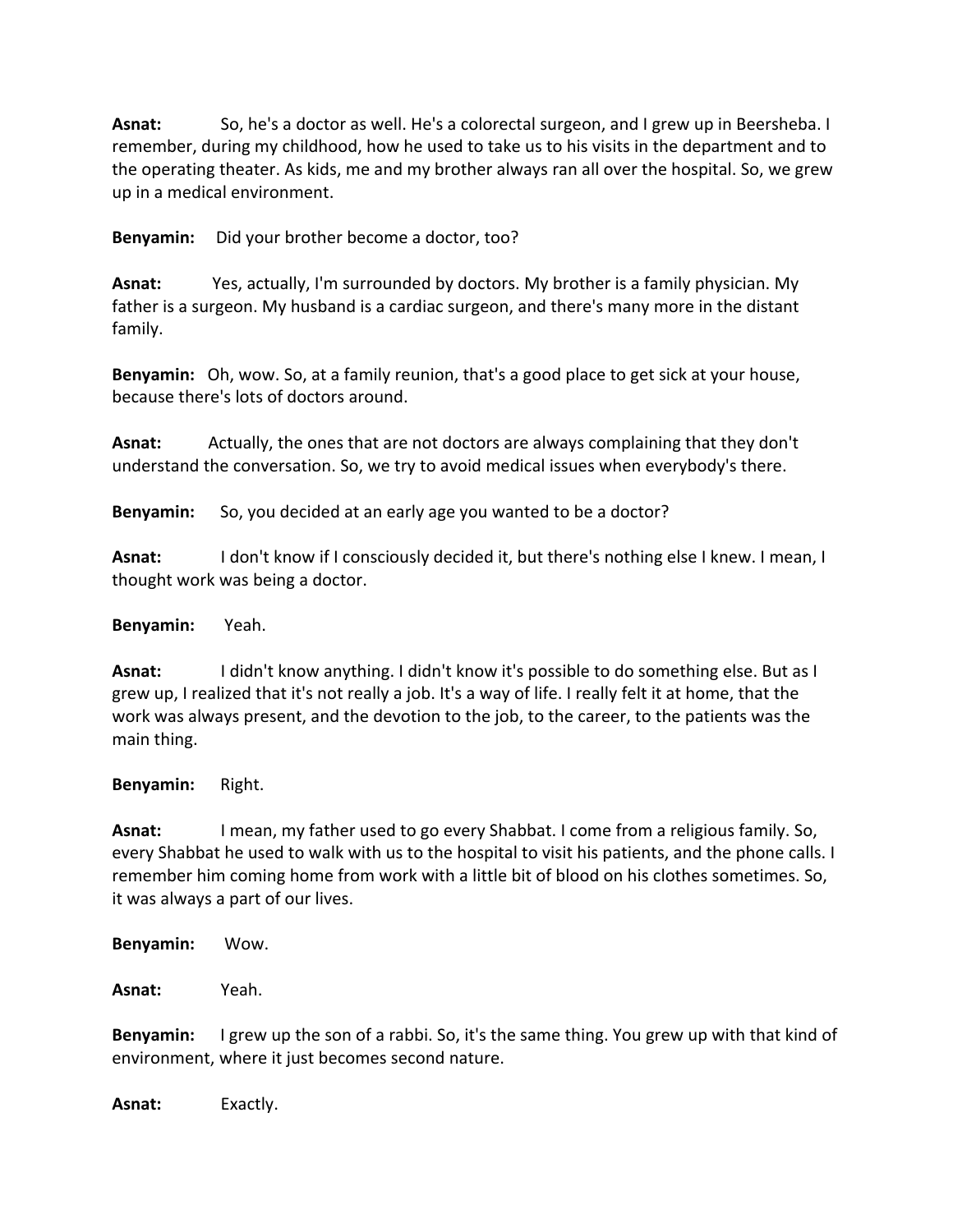**Benyamin:** Yeah.

**Asnat:** I actually, until today, don't exactly understand what people do when they go to work if it's not being a physician, what they actually do at work.

**Benyamin:** They sit at a desk and answer emails.

**Asnat:** Right.

**Benyamin:** So, you're a relatively new transplant to ... That's an odd word to choose, a transplant. You're a relatively new ...

**Asnat:** Addition to the staff here at Hadassah.

**Benyamin:** ... addition to the staff here at Hadassah. So, what led you to Hadassah?

**Asnat:** Well, actually, Hadassah has a great name all over, in Israel and outside. So when Professor Yagel approached me and suggested that I come here, I was flattered. I mean, this is the top. This is the top of everything. So, I was very flattered, and Hadassah and specifically Mount Scopus are known for both their excellent clinical record as well as amazing research that is coming out from here. So, I was really honored to join the staff here.

**Benyamin:** What makes working at Hadassah unique, especially in the OB-GYN department? I mean, just off the top of my head, I think of ... It's such a multicultural type of hospital.

**Asnat:** The diversity is so interesting. But, at the end of the day, all women want the same. They want a doctor that looks at them, tells them that he cares about them and that he's going to take good care of them, and it doesn't really matter if they're Muslim or Charedi or whatever. But yeah, I mean, they speak different languages. They dress differently. Maybe they believe in different things. But women are women. It's the same physiology and the same human needs, I guess.

**Benyamin:** A lot of religious families have lots of children. Is there any special things that we have to keep in mind? Does that mean they're going to have maybe higher-risk pregnancies or are more likely to have a preterm birth?

**Asnat:** I mean, actually, the most important thing in families that are larger is that women try to avoid Caesarean sections, because they know that, if they'll have one Caesarean section, chances are that they'll have another and another, and the more Caesareans you have, the more complicated it gets from surgery to surgery, from pregnancy to pregnancy. That's why we give special attention to these women, trying to avoid, whenever possible within the safety limits, avoid Caesareans. So, we're putting a lot of effort into that.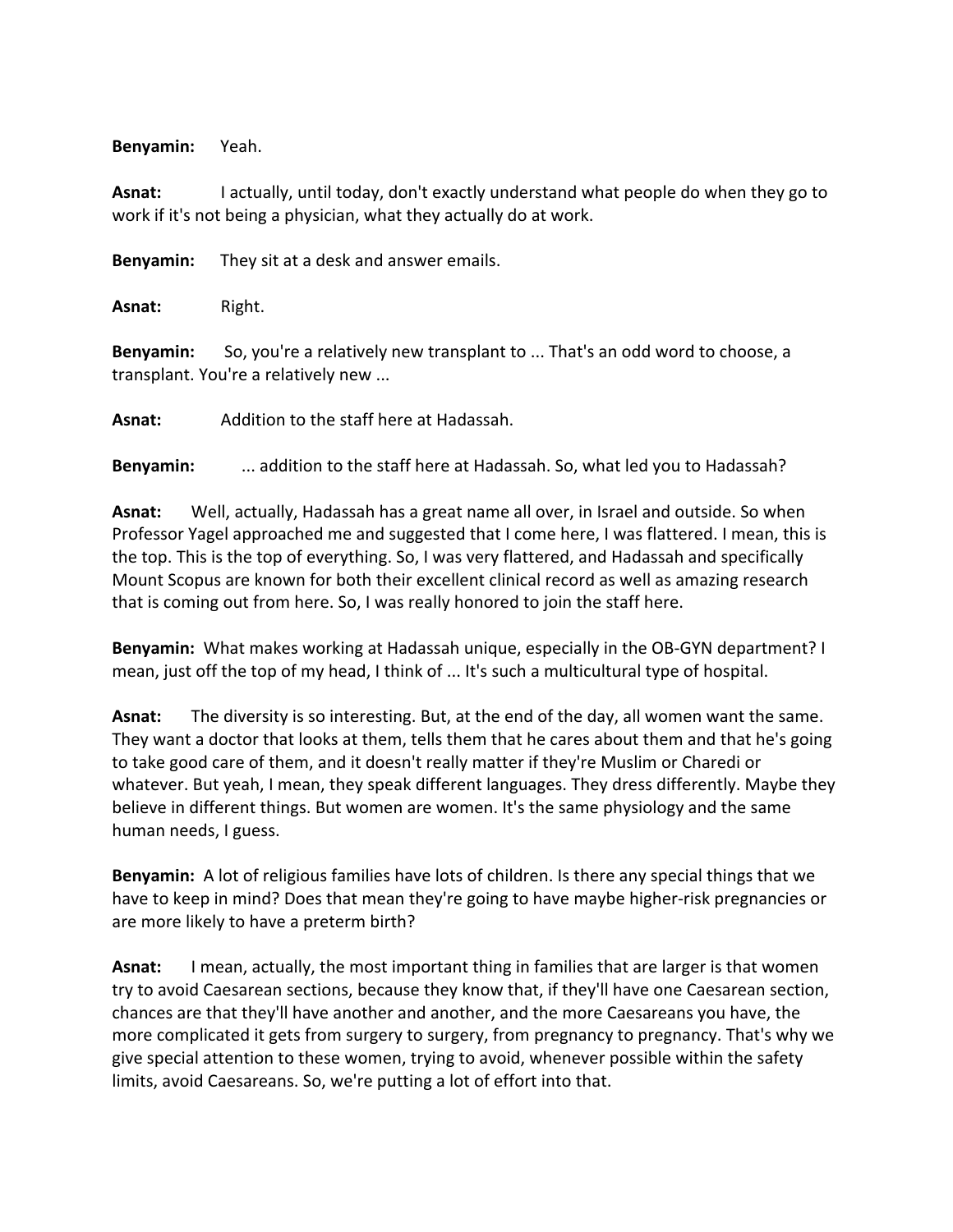**Asnat:** Actually, it's not only true for the Charedi families. It's also true for Muslim families and any woman that wants many children. In terms of a high-risk pregnancy, not necessarily. I mean, they don't have higher rates of preterm delivery. They do have some complications that are typical of grand multiparous women, I mean women who have more than six children, like higher risk of bleeding post-delivery, and if they're getting older in age, they have the typical problems that are for older age, such as higher blood pressure, higher rates of diabetes. Other than that, these women who are trained in delivering actually usually have a low-risk delivery.

**Benyamin:** Speaking of delivery, are you guys in the middle of building some new labor and delivery suites here?

**Asnat:** Actually, we're done.

## **Benyamin:** Okay.

**Asnat:** These new delivery suites were opened in December 2018, and I really started here together with the new delivery rooms. It was so fascinating and exciting, because everything looks state-of-the-art, top technology, beautiful. We have ten delivery suites, some of them with a bath that the woman can have her contraction part of the delivery ...

**Benyamin:** In a bathtub.

**Asnat:** ... in a bath. Yeah, which is great. Actually, the bath looks better than in my home, so I'm thinking about taking a bath here.

**Benyamin:** In between patient visits.

**Asnat:** Exactly. I think the beautiful thing about our new delivery rooms is that, on one hand, it's top technology, and then, on the second hand, it gives you a feeling that you're delivering at home.

**Asnat:** So, the rooms are very large. There's a large space for the family as well. There's the bathtub. The colors are homey. There's the television, and then it feels like the woman is delivering at home. But we, the staff, feel safe enough to take care of her, because we are within the hospital.

**Benyamin:** I'm going to ask the typical male question. Is there anything an expectant father can do to help the situation, or should he just get out of the way?

**Asnat:** Just listen. Listening to your wife is the best suggestion I can give you. I mean, women typically need support. They need to feel that everything is okay, and they need support. So as long as you're giving her a feeling that you're with her and everything is okay and you're calm, it's the best thing you can do. Otherwise, let her and us do the rest, and nature, I guess.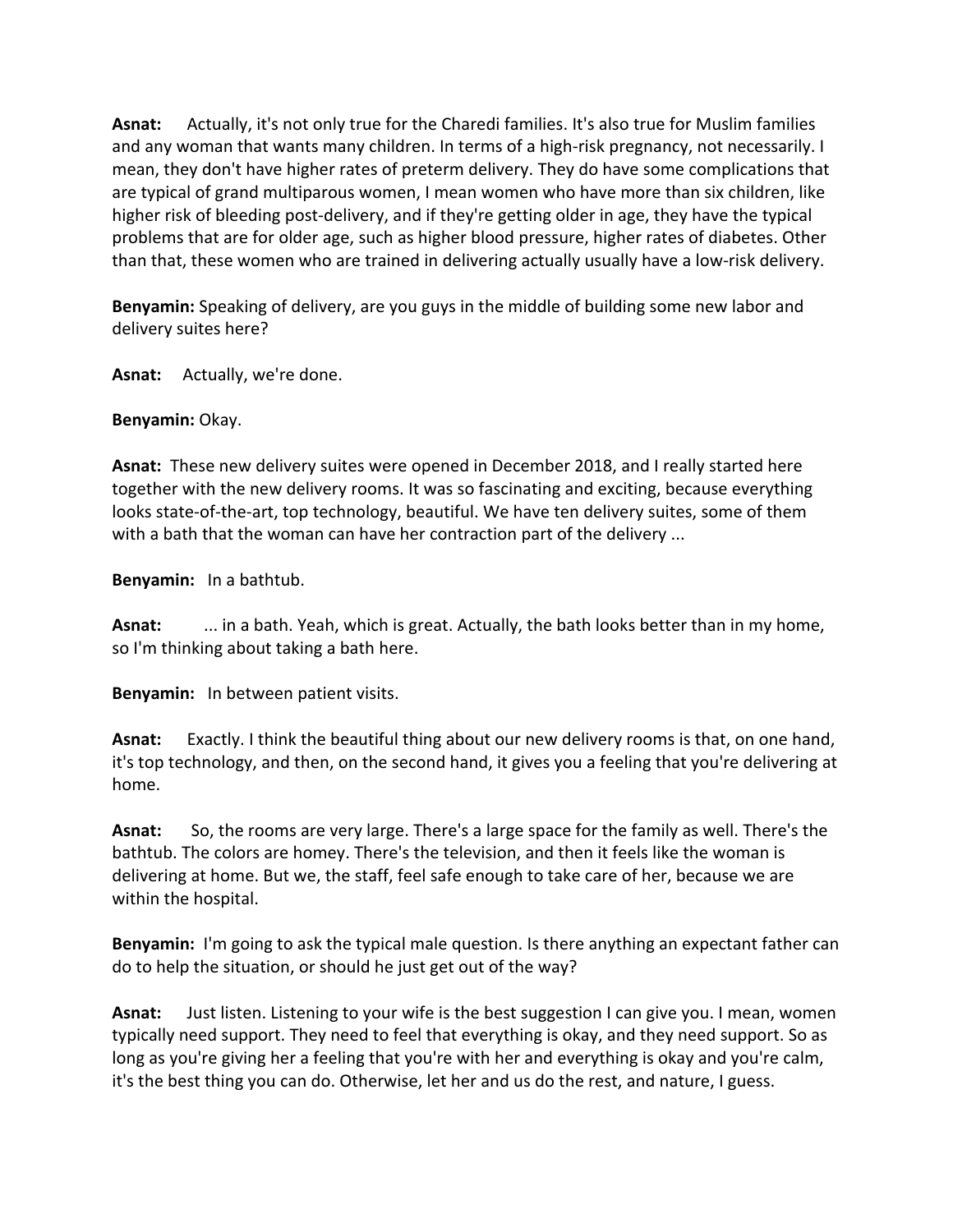**Benyamin:** After the break, Dr. Walfisch discusses her research, which explores the exact best date to perform a C-section. Plus, she reveals her secret for turning a high-stress situation into a calm one for patients.

**Asnat:** Definitely, I think the key word is communication. You have to talk with the patient. The more you explain, the more you give knowledge, the more you involve the patient in what's going on, the levels of anxiety go down.

**Benyamin:** All that and much more after the break.

**Benyamin:** Hadassah, the Women's Zionist Organization of America, takes several trips to Israel every year, and guess what? You're invited. The trips for this year are being organized and are already filling up. The trip in March will unmask the country's vibrant arts scene, and the April trip we'll celebrate Yom Ha'atzmaut, Israel's Independence Day. A trip in May will tour Israeli wineries and dine in some of the Mediterranean's finest restaurants. A June trip will showcase Israel's music scene, and an August one will be dedicated to exploring the country's vast archeological sites. If this sounds like a can't miss opportunity to you, head on over to hadassah.org/israeltravel for more info and to explore the full calendar of trips and itineraries and to sign up for a trip. That's hadassah.org/israeltravel. Now back to our conversation with Dr. Asnat Walfisch.

**Benyamin:** So, at the beginning, you were like you don't understand what people who are not doctors do. Someone, let's say, who's a barista at a coffee shop, it's probably not as high-stress an environment as being a doctor in a hospital. So, I'm sure your day-to-day activities are probably very stressful.

**Asnat:** It's actually, I think, the most stressful place within a hospital.

**Benyamin:** Is what, labor and delivery?

**Asnat:** Yes, delivery room, because there are things that are happening just like that. Within seconds, things can change from very calm to an emergency situation. That's why people that are coming in for training here, my residents and my seniors, are people that are very good at handling stress situations and keeping it calm and together and helping the rest of the staff and the patients understand that everything is under control, acting fast, but calmly. I mean, sometimes we need to run to the operating theater within seconds to save the baby, and we do that calmly and quietly. We're used to it.

**Benyamin:** It's such a stressful, anxiety-ridden place to be for a patient. How do you, as a doctor, help ease that anxiety?

**Asnat:** Definitely, I think the key word is communication. You have to talk with a patient. The more you explain, the more you give knowledge, the more you involve the patient in what's going on, the levels of anxiety go down. So that's the way we do it.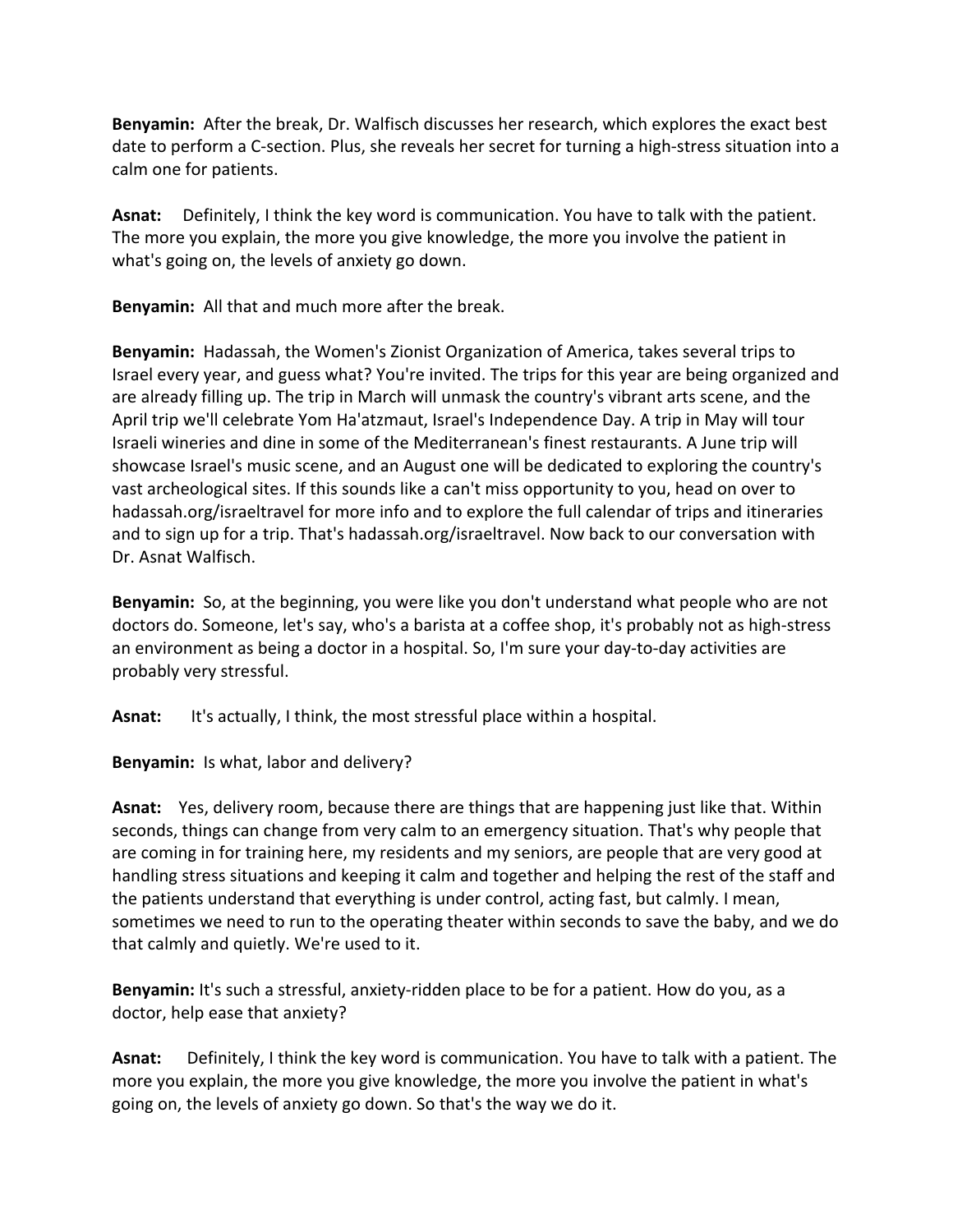**Asnat:** I mean, when we foresee that something may go wrong, we start talking already. We tell her, "We might need to go into an emergency situation. Be prepared. Don't worry. We'll take care of you," and we give details as to what is going to happen, where we're going, what we're going to do, exactly. The more details that we give and the more calmly that we explain it, in the right language that the patient will be able to understand what we're saying, the less anxiety she will experience.

**Benyamin:** Right. Knowledge is the key.

**Asnat:** Power.

**Benyamin:** Yeah, knowledge is power.

**Asnat:** Knowledge, for the patient, is power, and it's relieving. It's anxiolytic.

**Benyamin:** Anxiolytic.

**Asnat:** Yeah.

**Benyamin:** I hope I'm not going to be ... It's like an MCAT exam. So, you were saying that one of the interesting things about the work that you're doing is you're actually a practicing physician, but you're also doing research.

**Asnat:** Yes, definitely.

**Benyamin:** Can you tell us about some of the research you're doing?

**Asnat:** I'll tell you about my research, but first I want to tell you how important I think research is, incorporated within the clinical life of a doctor.

#### **Benyamin:** Okay.

**Asnat:** I mean, when you take care of patients, questions come up, and not all questions have answers. So, the curiosity is the best drive for research. Some things that you encounter with your day-to-day life, and you ask yourself, "Why did we do that? Why don't we do another thing? Why don't we test another dose or a different drug?" So, the needs come from the work.

**Asnat:** So, I want to tell you how my research started. We are doing a Cesarean section, pre-Cesarean clinic, and we have to set up dates for a scheduled Cesarean. Some women have previous Cesareans, and they know they're going to need another Cesarean. So, when is the correct day to schedule the Cesarean is the question? I mean, we know that term pregnancy is from 37 weeks and on to 42 weeks. So that's a large five-week span. Right?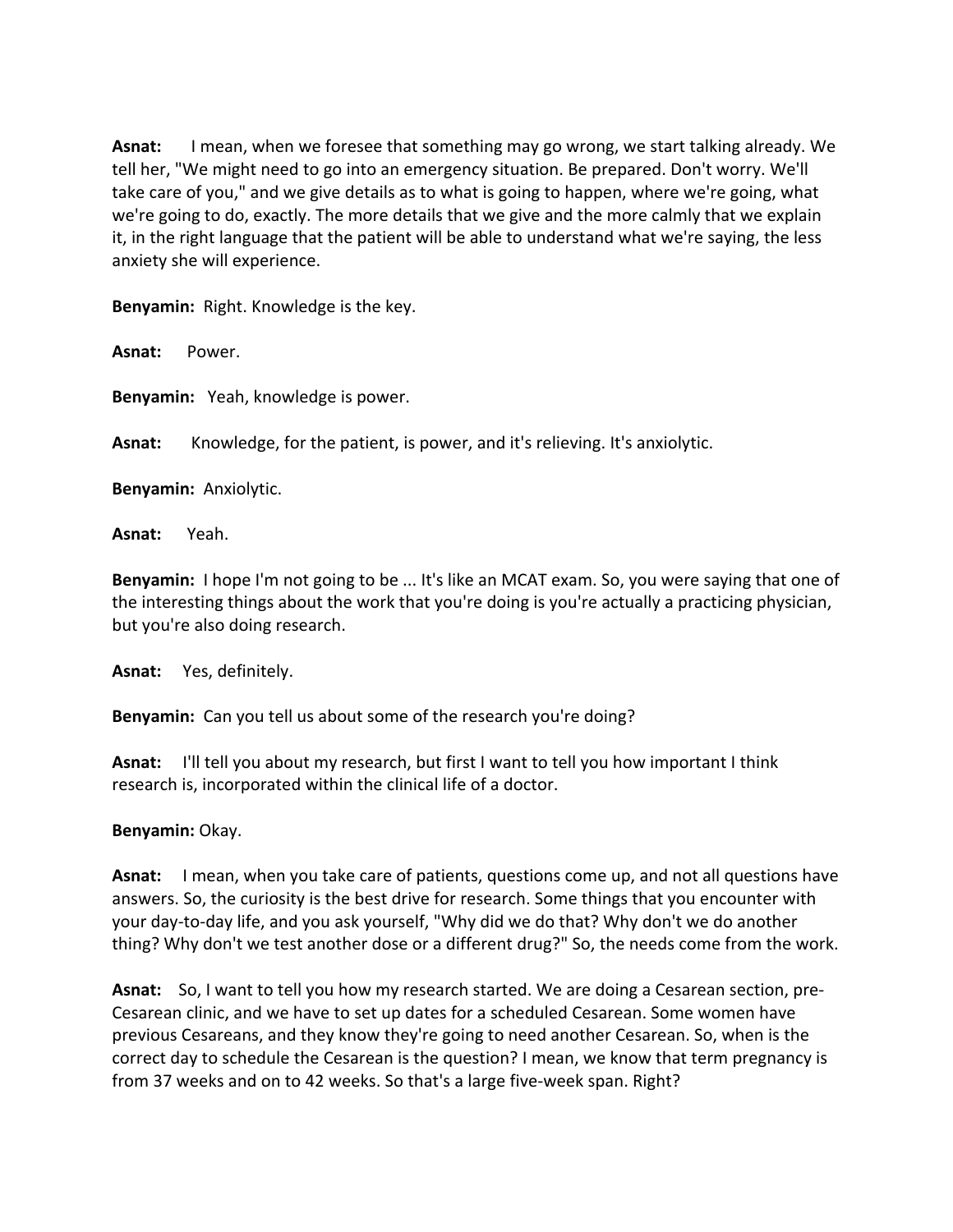### **Benyamin:** Right.

**Asnat:** So, the woman will tell you, "Well, I'd like to be operated on, I don't know, the 13th of September, because it's my other son's birthday" or something like that.

**Benyamin:** We're going on vacation.

**Asnat:** Exactly, or the doctor is going to Istanbul, so he has to ... So, we asked ourselves, "When is the best time to deliver?"

### **Benyamin**: Okay.

**Asnat:** So, we looked at some data, and there were some data suggesting that the short-term outcome of babies that were born between 37 and 39 weeks was not as good as the ones that were born later on, at 39 plus. We asked ourselves, "Is there an implication for the long-term health of these babies, not only for the short-term?" We know that, for the short term, these babies suffer a little bit more from respiratory problems.

**Benyamin:** Because maybe they're not fully developed yet?

**Asnat:** Exactly, although it is already considered term pregnancy. So, what we did was that we looked at hospitalizations of children until the age of 18 years and stratified them by gestational week they were born. We found out that not only the short-term respiratory difficulties were present in the early term period, 37 to 39, but also long-term respiratory, cardiac, and other problems were present. They were hospitalized more often.

**Asnat:** So, we're saying now there's the 39-week rule. Don't deliver before 39 weeks, and don't schedule a Cesarean before 39 weeks unless absolutely necessary because of medical indications.

**Benyamin:** Right. You can schedule it for 39, but she may come in with contractions at 37, 38.

**Asnat:** Oh yeah, definitely. I mean, if she comes in with spontaneous delivery, that's fine. We'll operate then, but if you're scheduling it, don't do it before 39 weeks just because it's more convenient for everybody.

#### **Benyamin:** Right.

**Asnat:** Use the medical indication for determining the correct time for delivery. Actually, we know, by the way, that there is also more attention deficit disorders in children that were born from 37 to 39, as compared to ...

**Benyamin:** Just during that two-week window?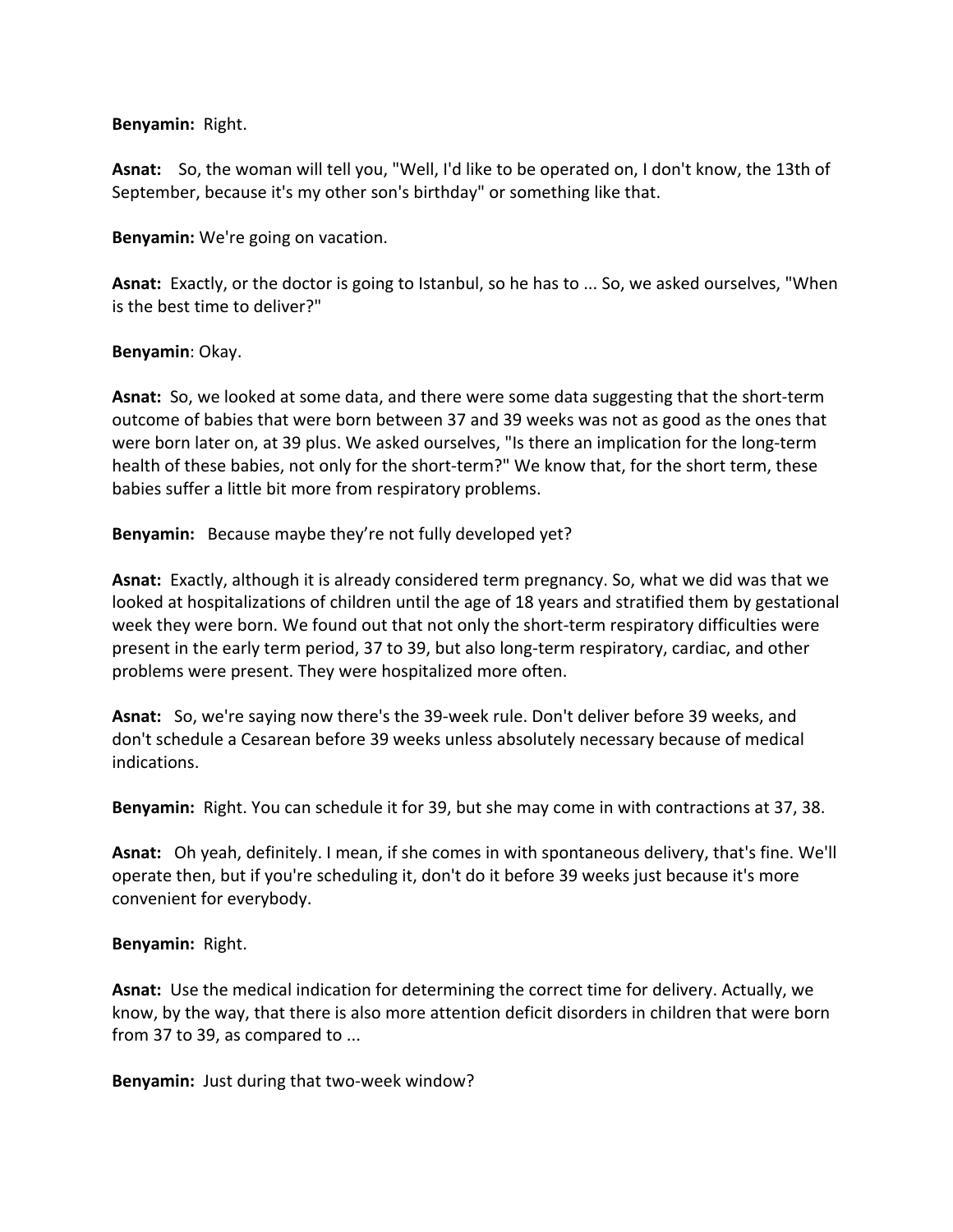**Asnat:** Yeah.

**Benyamin:** Wow.

**Asnat:** Yeah.

**Benyamin:** That's fascinating, how much data we have now.

**Asnat:** Yeah. We know about attention deficit and hospitalizations and many things, actually, lower academic performances. I mean, it's all very, very slightly lower, but when you look at very large numbers, significant.

**Benyamin:** Are there risk factors that could lead to a preterm birth?

**Asnat:** Actually, preterm birth is our main battle. My subspecialty is high-risk pregnancies, and specifically I'm interested in avoiding preterm deliveries.

**Benyamin:** What would you consider preterm?

**Asnat:** So, anything that occurs prior to 37 completed weeks of gestation is considered preterm.

**Benyamin:** For the people at home who don't know how to do math, 37 is eight months?

**Asnat:** Well, every month is four and a half weeks.

**Benyamin:** Okay.

**Asnat:** So yeah, it's delivery during the eighth month ...

**Benyamin:** During the eighth month. Okay ...

**Asnat:** ... and earlier.

**Benyamin:** ... and earlier.

Asnat: But, I mean, preterm is a large, large sack of things, right?

**Benyamin:** Right.

**Asnat:** I mean, if it happens before 24 weeks of gestation, usually the baby will not survive. If it survives, it will be very sick, usually. Then between 24 and 28, things become a little bit better. But still, there's a high risk for cerebral palsy, respiratory problems, and even death. After 28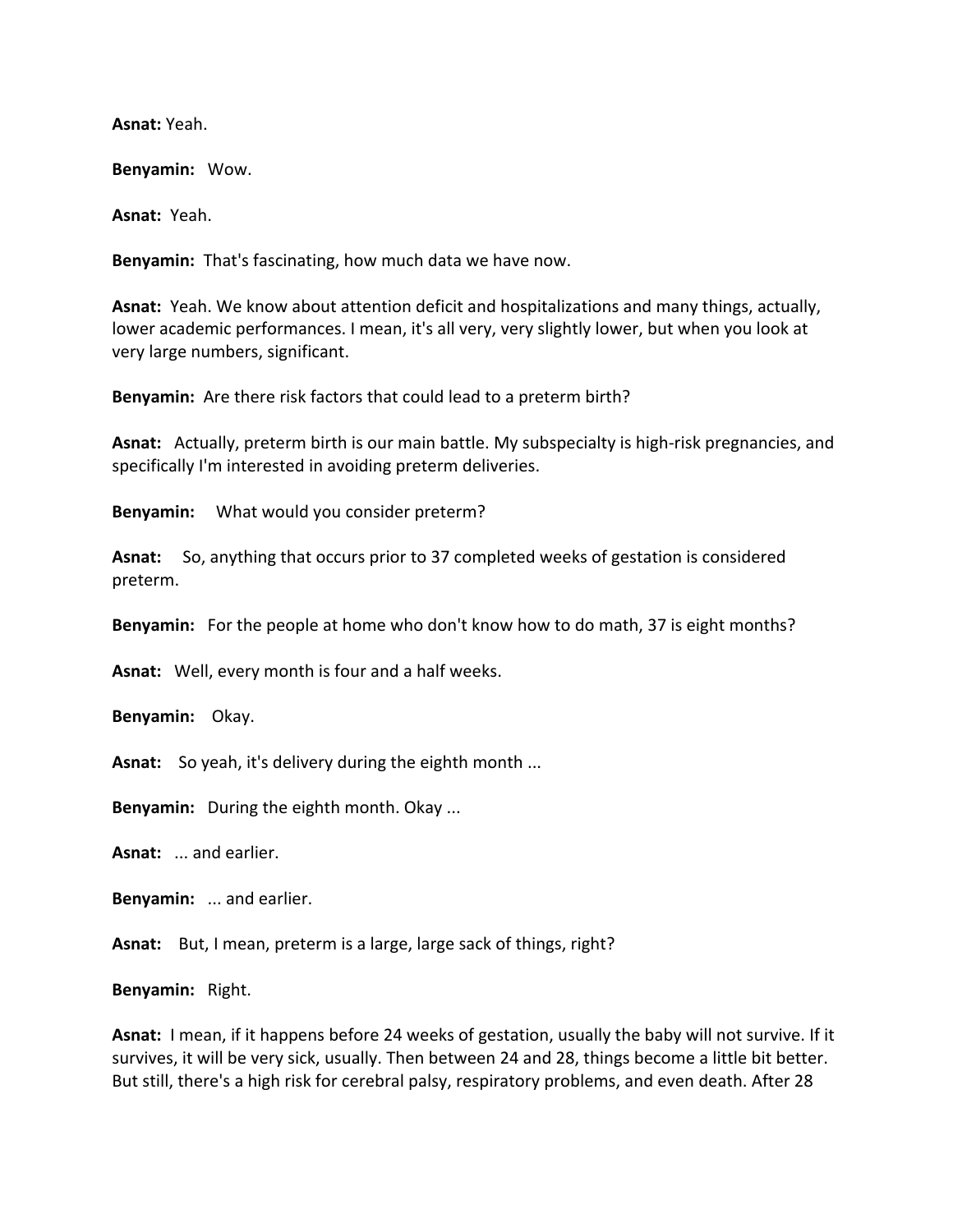weeks, things look much better. Survival rates are much higher, and then after 34 weeks, it's very, very good.

**Asnat:** But, as I told you before, even after 37 weeks, which is considered term and not preterm, it's still associated with a slightly higher risk of ... So, you see in biology, as opposed to mathematics, there are no borders. It's artificial to put borders. Everything is like a spectrum, and then it's shades of gray, actually.

**Benyamin:** Right.

**Asnat:** But when you reach 39, you're in the safe zone, for sure.

**Benyamin:** Right, right.

**Asnat:** So yeah, things have changed in the prematurity, for sure. I mean, NICUs, neonatal intensive care units, have improved substantially. We have better drugs, better equipment. Babies that are smaller survive. But still, the main battle is to postpone delivery as much as possible. We do that using drugs, using cerclages, using many things that we can to postpone, and still, the rate of preterm delivery in the United States is pretty high. It's about 14%. in Israel, it's 7.4%.

**Benyamin:** Wow.

**Asnat:** Yeah.

**Benyamin:** Are there things in the mother's life while she's pregnant that could lead to a preterm birth, like a stressful incident, like a divorce or a job loss or a death in the family?

**Asnat:** Actually, that's a great question. There's been lots of research on that, and there's no clear answer. There's conflicting evidence. Maybe it's associated. Definitely, stress situations are associated with stress hormones, and stress hormones sometimes lead to preterm delivery. But the weight of this is not as big as you would think. I mean, our bodies are strong. Our minds are stronger. Our uteruses are very strong. So, most women undergo very stressful situations, wars, et cetera, et cetera, and not necessarily deliver early.

**Asnat:** But yeah, when you're pregnant, you should take good care of yourself. I mean, eat healthy. Avoid unhealthy exposures, like smoking and alcohol. Exercise. Take the vitamins, the folic acid. See your doctor regularly. But then most chances are the pregnancy will go uneventful.

**Benyamin:** After the break, Dr. Walfisch talks about her inspiring patient stories, including one of a pregnant mother who suffered a heart attack.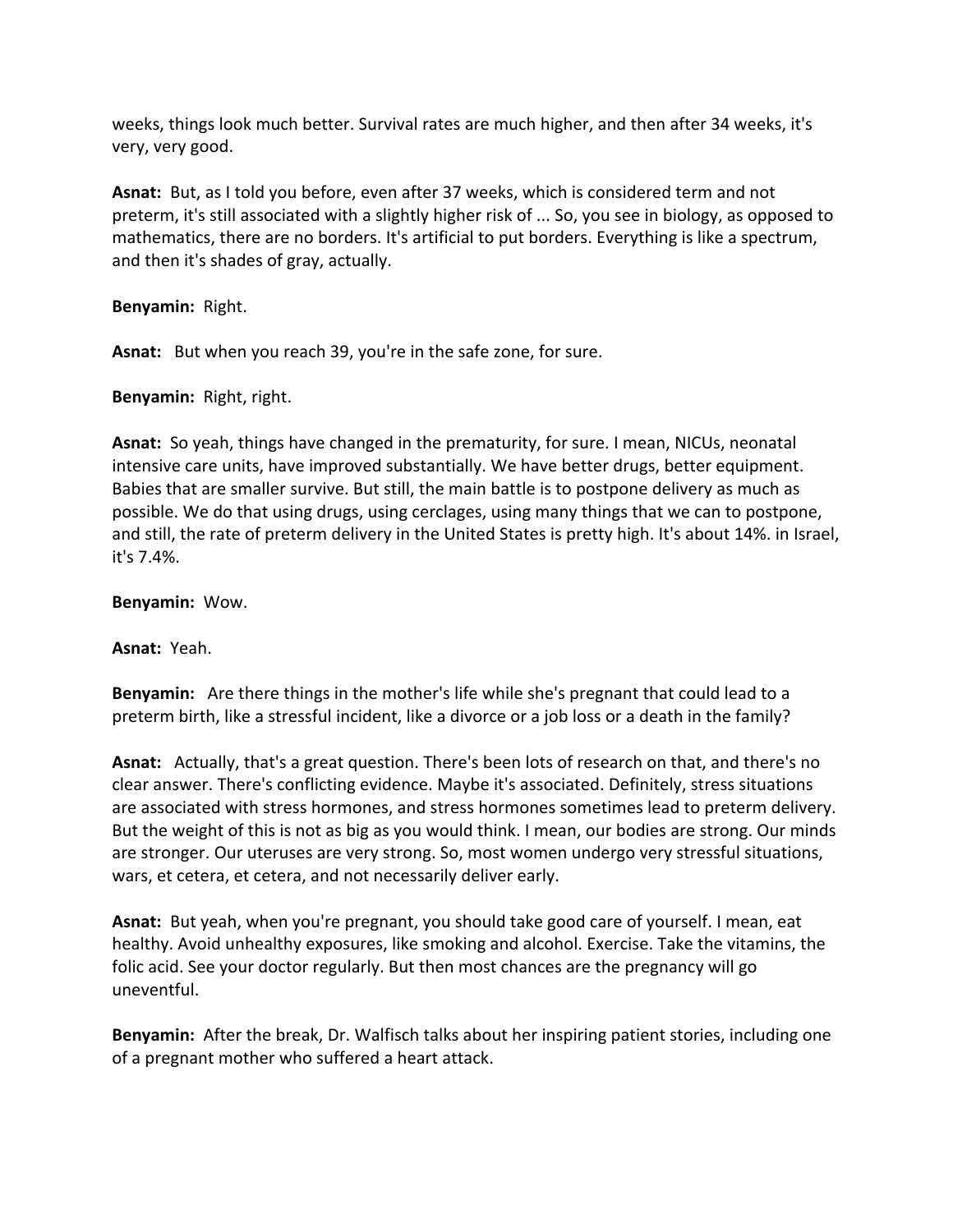**Asnat:** I have to tell you, I was very worried and stressed throughout her pregnancy, for many reasons, and during the Cesarean as well. But sometimes, there's such an overwhelming feeling when everything is okay and when the baby's born and when you hear the first cry, and you think to yourself, "Wow, I have the best profession in the world."

**Benyamin:** All that and much more after the break.

**Dina:** I'm Dina Kraft, the host of a podcast called The Branch, which tells the stories of relationships between everyday Israelis and Palestinians, Jews and Arabs. I've been reporting on the lives of Israelis and Palestinians for two decades, and people always ask me, "Will things ever get better?" No doubt, the road is long. But when peace does come, it will be thanks to the groundwork being laid by the people whose stories we tell on The Branch.

**Dina:** On our show, you'll meet musicians who perform together every night, teachers in a bilingual school, social activists who share their struggle, and even parents whose children were killed in the conflict, but who have chosen reconciliation over revenge.

**Dina:** The Branch: stories of real people forging strong connections and having important conversations, even when it's complicated, brought to you by Hadassah. Find us anywhere you listen to your podcasts or at hadassah.org/thebranch.

**Benyamin:** Now back to our conversation with Dr. Asnat Walfisch. I'm sure you see so many stories. Has there been one particular story that's been a special or an inspiring story that you can tell us about?

**Asnat:** Actually, yes, many, but I'll share one.

### **Benyamin:** Okay.

**Asnat:** You know that, as medicine advances, we see more and more women with serious background illnesses that are becoming pregnant. In the past, this was not possible, and now, because of advanced medicine, we see women with many difficult diseases that still become pregnant and deliver.

#### **Benyamin:** Such as?

**Asnat:** So, I had a patient with an artificial mitral valve in the heart, and she had a catastrophical first pregnancy, in which her medication was switched during pregnancy and she had a miscarriage and a heart attack during the pregnancy. She lost the baby. Then she came in, and she said, "I'd like to have another try. I'd like to have another pregnancy and another baby."

**Asnat:** So, we sat together, a multidisciplinary team with a cardiologist and a hematologist and us, high-risk pregnancy people. We spoke to her. We talked about all the options. We decided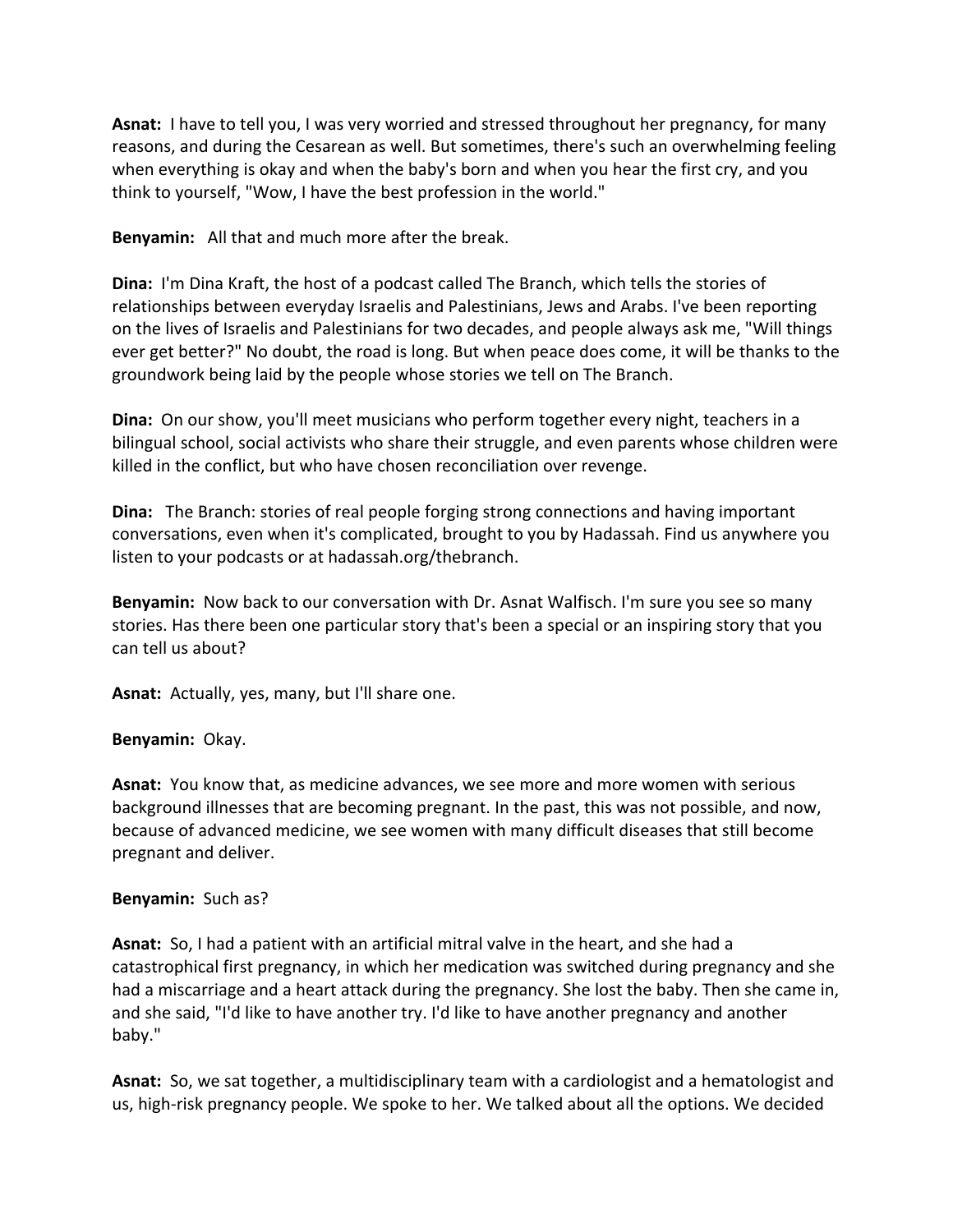on a particular drug that would be appropriate for her, which carried a little bit of a higher risk for malformations in the baby, but it was safer for the mother.

**Asnat:** So, we had the discussion with her, which is also, I don't know, an ethical discussion, maybe. I mean there's a risk here for the patient's life, for the baby's life. It's not an easy decision to make. But she was very determined, and we were all together in this, following her during her pregnancy. She took her medication. She was followed very closely, and after the catastrophical ending of the previous pregnancy, we got to a term pregnancy. We had a Cesarean section, performed a Cesarean section on her, and the baby was born healthy.

**Asnat:** She went home so happy, and she told me, "This baby is the reason for everything. This baby gives me a meaning for everything."

**Benyamin:** Right.

**Asnat:** I have to tell you, I was very worried and stressed throughout her pregnancy, for many reasons ...

**Benyamin:** Yeah.

**Asnat:** ... and during the Cesarean as well. But sometimes there's such an overwhelming feeling when everything is okay and when the baby's born and when you hear the first cry, and you think to yourself, "Wow, I have the best profession in the world."

**Benyamin:** And we're in your office right now, there's pictures of babies all over the walls.

**Asnat:** I do have the best profession, I'm telling you. I mean, yes, we have catastrophes, but they're very rare, and, most of the time, we get to follow and take care of women during, I don't know, the most exciting periods of their lives.

**Benyamin:** Do you have a typical day, or there's no such thing as a typical day for you? Every day is different?

**Asnat:** Every day is different. But I make sure that I work at the delivery room and at the department at least twice a week, because if I don't take care of patients, if I don't touch patients, if I don't look at monitors, I feel like something's missing. So, keeping in touch with the clinical life is very important for me. So, I also stay twice a month at night in the delivery room.

**Benyamin:** You sleep over?

**Asnat:** Yes. No, I ...

**Benyamin:** Or are you working the night shift?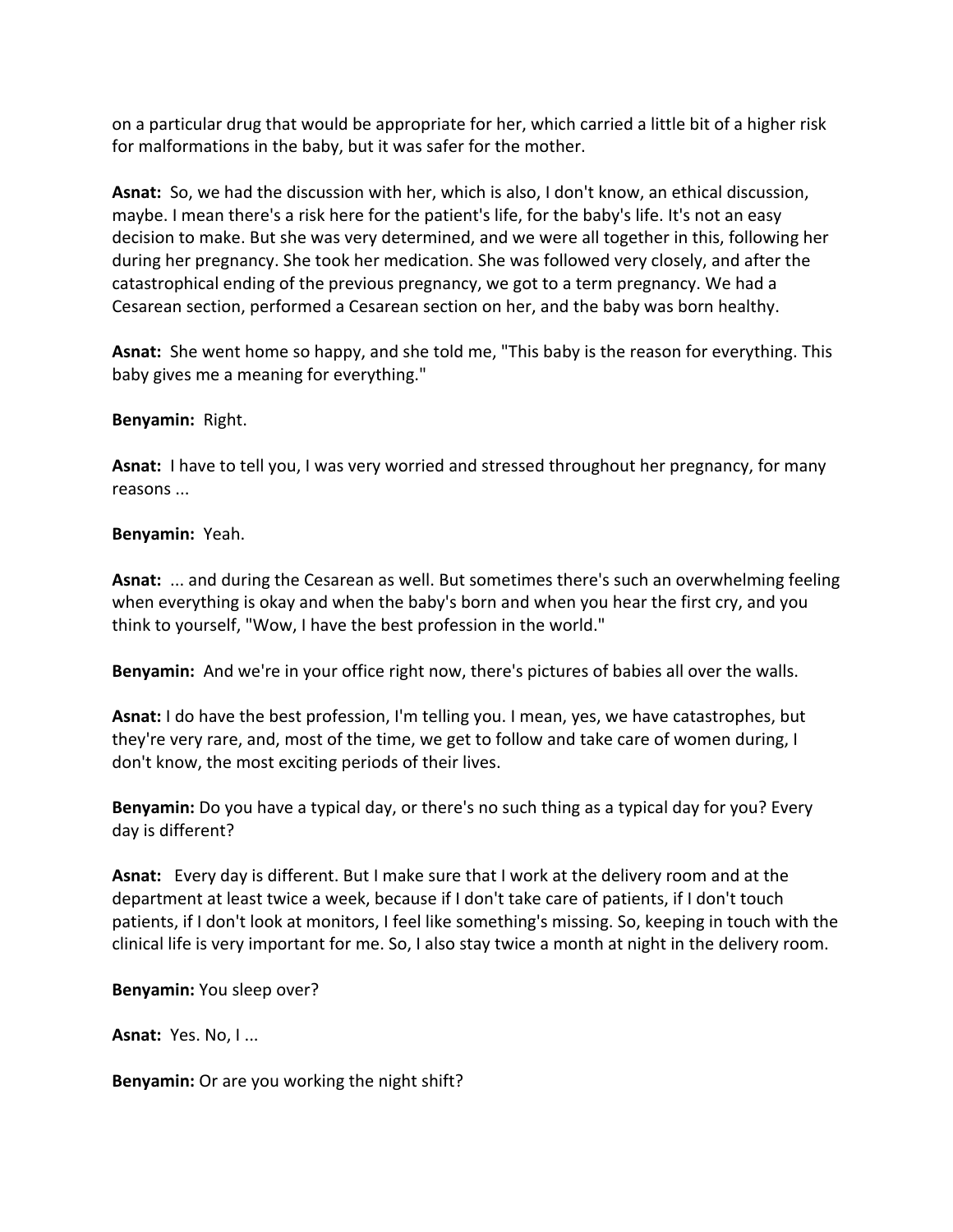**Asnat:** I work, yeah. I work with the night shift at the delivery room, and we're actually doing here ... So, 24/7, there is an attending physician in the building so that in every complicated situation – Cesarean, vacuum delivery, whatever – there is a confidenct doctor that can make sure everything goes okay. I take part in this because I love it and I enjoy it.

**Benyamin:** So, if you and I were to have this conversation again in five years or ten years, where do you hope to be then? What are your hopes and aspirations?

**Asnat:** Oh, wow. For myself or the department?

**Benyamin:** We can talk about both.

**Asnat:** Okay. So, for the department, I mean, it's a very unique department. I think that my department here is the perfect size. It's big enough so that we experience all the emergencies and rarities that can happen, and then it's small enough so that we feel like a family and the woman, the patient, can feel at home when she comes in.

**Asnat:** So, what I'm hoping is that we keep this family feeling, but then we continue our research and on our cutting-edge technologies in medicine that we're doing now. We are specializing in ultrasound. We have Professor Yagel here, and he's world-known for his ultrasounds and IUGR, which is intrauterine growth restriction babies.

**Asnat:** So, we have that. We have a great fertility unit. We are thinking about opening a GYNoncology department.

**Benyamin:** A GYN-oncology? What's that?

**Asnat:** So, cancers in the pelvic organs.

**Benyamin:** Oh, oncology? Oh, wow.

**Asnat:** Yeah, yeah. So yeah, I'd like us to be leading in this area as well. Then we have our general gynecology department, which specializes in urinary incontinence and laparoscopies. So, I'm hoping that everything will continue, but then the feeling of family and closeness will remain.

**Asnat:** In terms of myself, oh wow. I think the best, the most important part now is the education of the younger generation. I mean, I hope to see my residents and the ones coming after them growing with the same values that I believe in, which is modesty and great medicine, but then great communication and caring for the patients. So, the combination of love, I guess, compassion, and then professionalism.

**Benyamin:** Modesty. That's an interesting word ...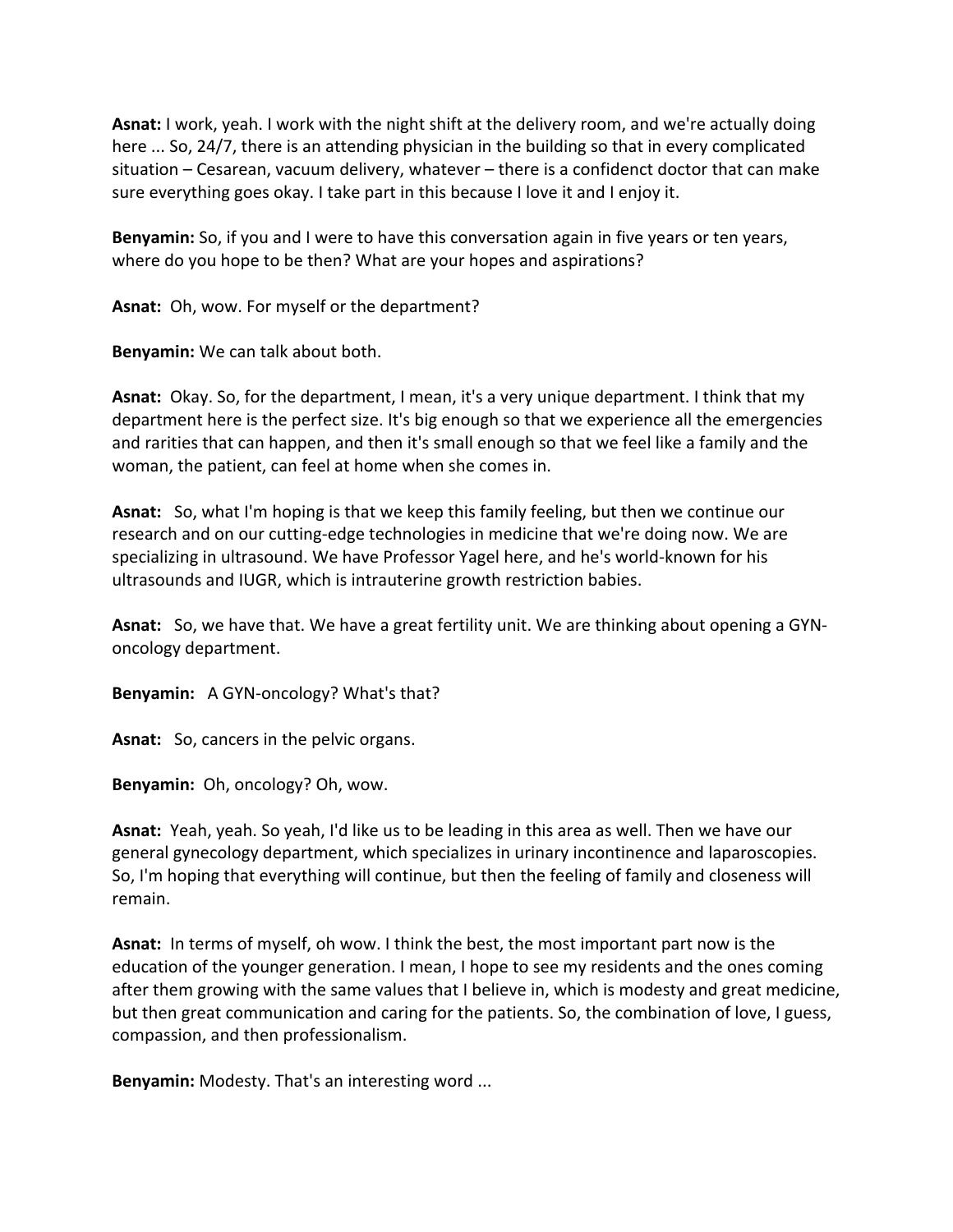**Asnat:** Yeah.

**Benyamin:** ... that people don't often associate with the medical profession.

**Asnat:** I agree. I agree. I think we should stay modest. There are many things that we don't understand in medicine, and, I mean, it's a great honor to care for patients, but it certainly doesn't make you as a caregiver more valuable. It only carries great responsibility.

**Benyamin:** You said your husband's a doctor. So, do you bring your work home with you, or is there a way that you ... What do you do to relax and de-stress?

**Asnat:** Oh, wow. So yeah, he's a cardiac surgeon. I actually met him when I was a student and I came into the intensive care unit, and I saw him performing an open chest cardiac massage on a patient. I remember his hands holding the heart of the patient. Then he was wearing a mask, and he said, "Oh, the student could come in and join us here at the resuscitation." He was so calm, and then he was holding the heart of the patient there. I was amazed. I remember that.

**Asnat:** So yeah, my dreams of becoming a cardiac surgeon stopped there, because it's enough that we have one in the family. But I think it's actually very good to be in the same profession or in similar professions within the family, because you understand each other. You understand what it means that you're stressful about a patient that you just operated on and he's not doing very well. You understand why your partner needs to leave in the middle of the night. I mean, you don't get angry, because you're in this world together.

**Asnat:** So many times, in the evening, we sit and talk about what we experienced during the day. This ventilation really helps, and it's good that you have someone that understands what you're talking about and you don't need to translate it or simplify it.

**Benyamin:** Lastly, because I know you've got to get back to delivering babies.

**Asnat:** Women are pushing.

**Benyamin:** I like to end all my interviews ... I just want to know, is there any question I did not ask you that I should have asked you?

**Asnat:** Well, you didn't ask me about my personal experiences as a mother.

**Benyamin:** Oh, okay. How many children do you have?

**Asnat:** I have three children.

**Benyamin:** Okay.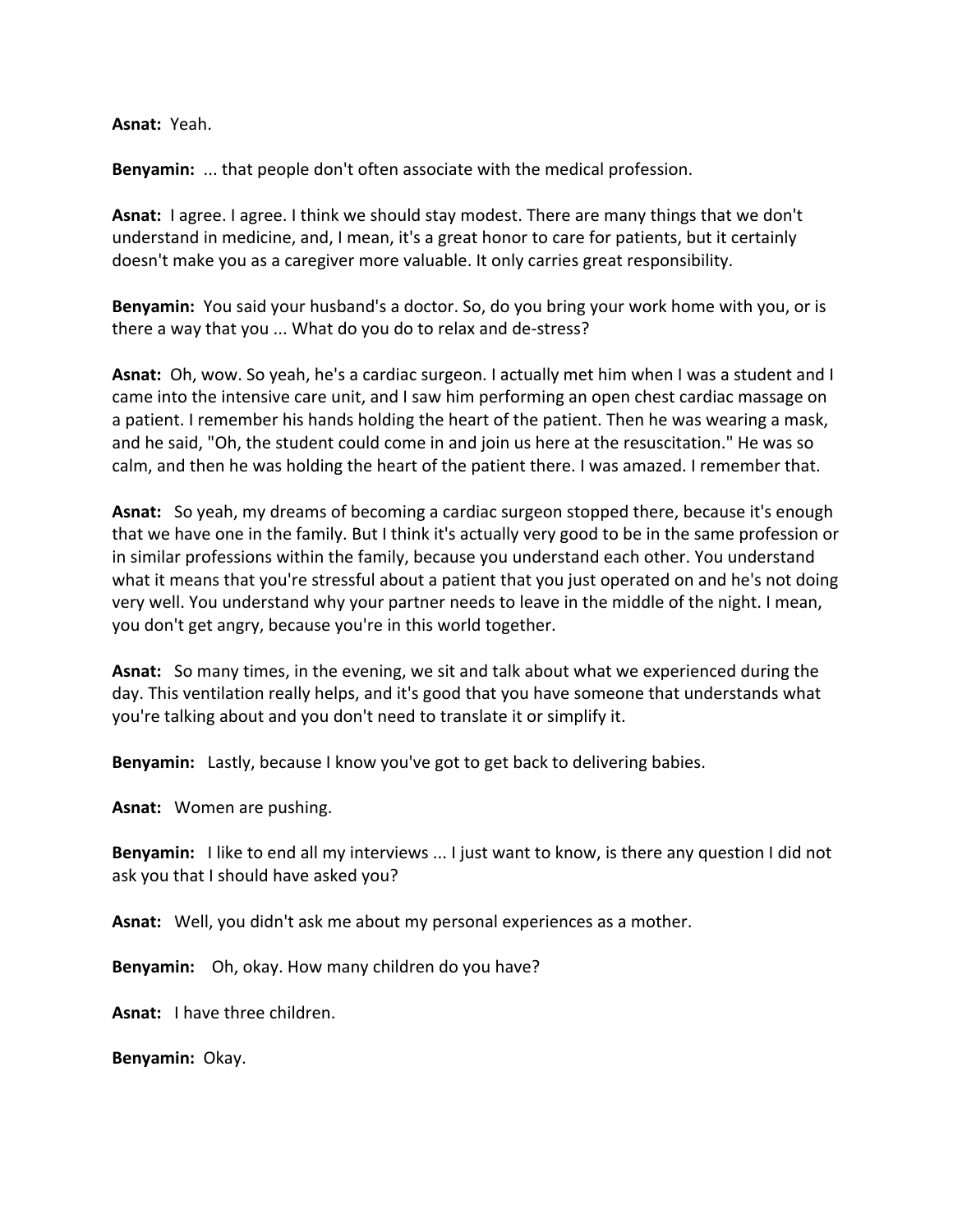**Asnat:** Ronnie's 18. She's now in a pilot course. You know that they allow our girls to go to this course for about, I don't know, 15 years.

## **Benyamin:** Okay.

**Asnat:** So, she's there, and we're thinking about her. We don't get to see her, but we're hoping, and then I have two more sons, Yonatan, 15, and Itamar is 11. I wanted to say two things about that.

## **Benyamin:** Yeah.

**Asnat:** First of all, a combination of a career and motherhood is possible. I believe that it's not about ... or I don't know. Maybe I tell myself that it's not about how much time it is that you spend with your kids. It's what you do with this time. So, I didn't have a lot of time to spend with my kids when they were growing up, but I feel that they know that when I was not there, I was doing something important, and I think they respect that. They appreciate that.

**Asnat:** Then when I was with them, I always used to tell them about what I'm doing so that I didn't keep the two worlds separated. I involved them in that, but I was also trying to be involved in their worlds. I think, looking back, after many years of a career and being a mother, it's worth it and it's possible. So that's a message for young women considering a tough career.

**Asnat:** The second thing I wanted to share is that when I was giving birth to Ronnie, who's now 18, I had to undergo a Cesarean section, an emergency Cesarean section. I was then a first-year resident, and I remember how I was shaking when they took me, when they ran with me to the operating theater. I remember the anxiety. I remember what I felt, the helplessness. The doctors that were with me, they held my hand, and they looked in my eyes. They told me that they were going to take care of me, and I remember how that made me feel. I stopped shaking.

**Asnat:** So, whenever I take a woman to a Cesarean section, I remember how I felt, and I try to do the things that helped me when I was in that situation. So, I think you don't have to undergo all the experiences yourself in order to take care of others.

# **Benyamin:** Right.

**Asnat:** However, it gives you a perspective that is helpful.

**Benyamin:** Right, right. Very nice, very nice. Well, like I said, I don't want to keep you from delivering the babies down the hall. So, I really, really appreciate, Dr. Walfisch, you taking the time to chat with us today.

**Asnat:** It was my pleasure.

**Benyamin:** It's been really interesting. Thank you so much.